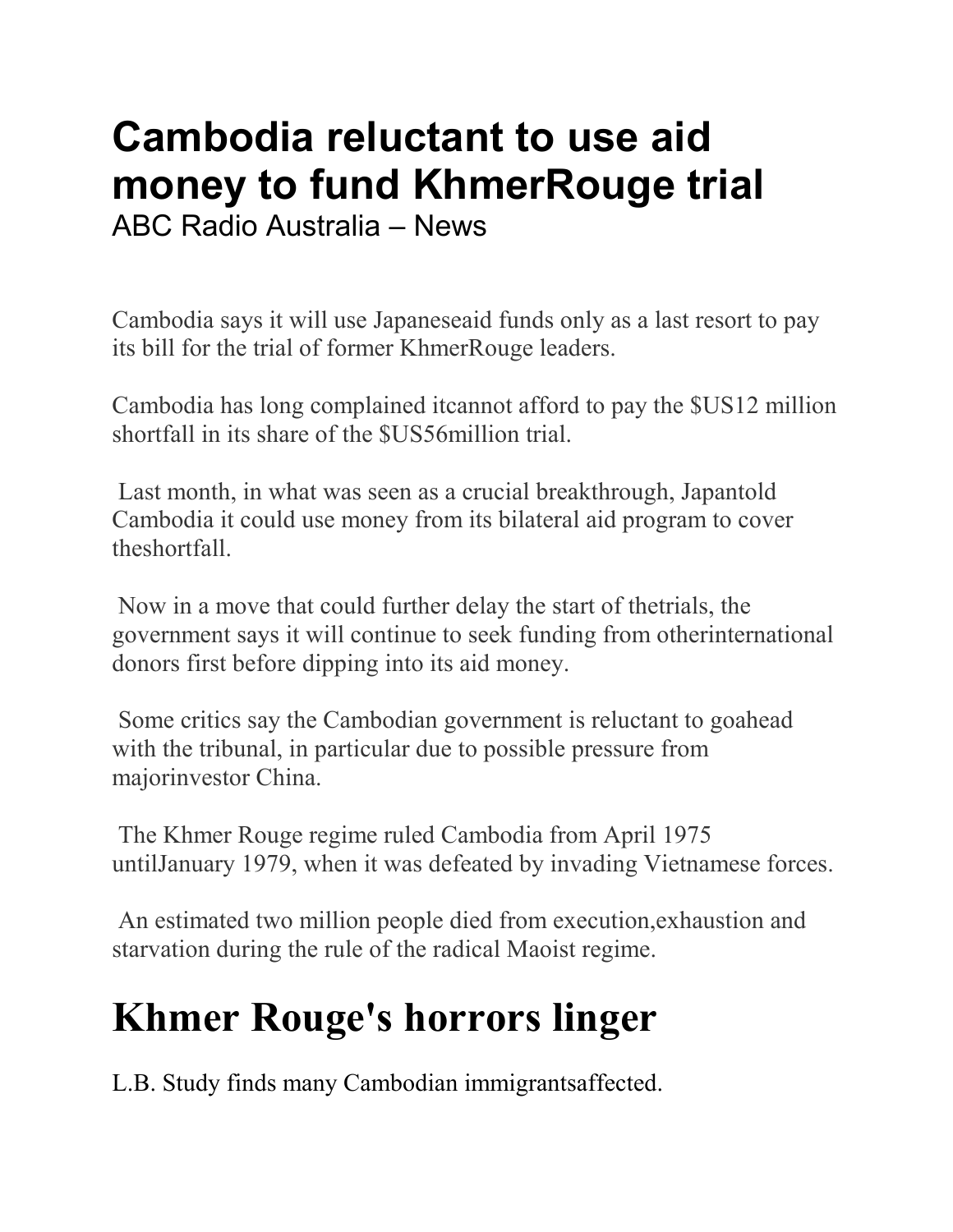By Kevin Butler Staff writer

LONG BEACH — The ghosts of the KillingFields still haunt Cambodian Americans in Long Beach, according to a studyreleased Tuesday by the Rand Corp. think tank.

The study found nearly two-thirds of Cambodianrefugees here still suffer the effects of post-traumatic stress disorder aresult of the violence they witnessed during during the genocide that onceravaged their homeland.

"They have nightmares all the time, andthey have stress all the time," said Tippana Tith, whose parents and sevensiblings were killed. The study done by Rand in cooperation with Cal State LongBeach and the Program for Torture Victims, found that more than half of the 490adult refugees examined suffered major depression decades after escaping agenocidal campaign that claimed as many as 2 million lives in the 1970s.

In the general American population, about 3percent have post-traumatic stress disorder and 7 percent had major depressionin the past year, according to the RAND study published in the Journal of theAmerican Medical Association.

"These rates of post-traumatic stressdisorder and depression among Cambodian refugees are shockingly high,"said Grant Marshall, a RAND psychologist. "Even 20 years after escaping,people who went through this horrific experience still suffer seriouspsychiatric illness."

Almost all of the study's refugees, who were 35to 75 years old, had family members or friends killed by the Khmer Rouge.Fifty-four percent reported being tortured before coming to the United States.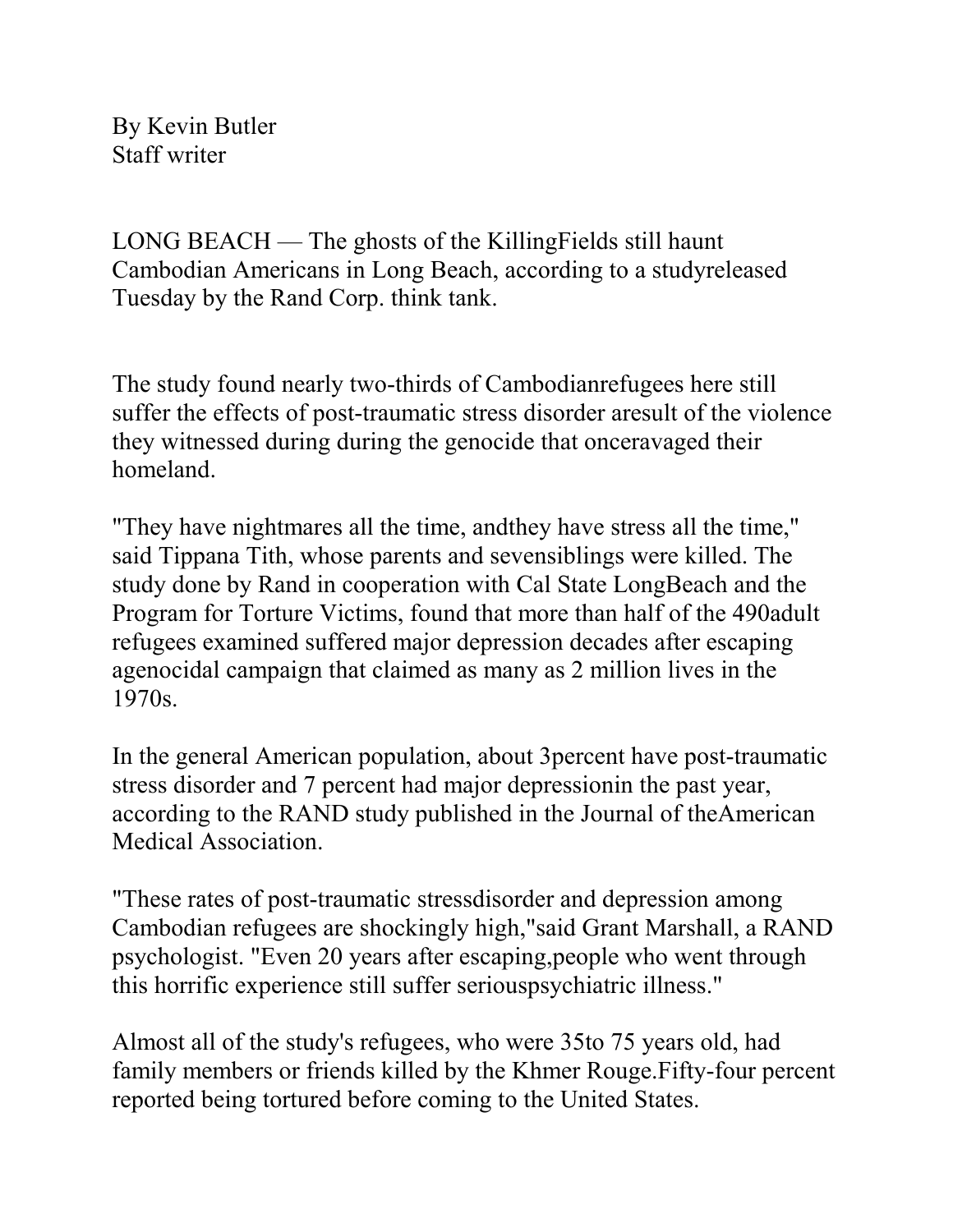Nearly all reported nearly dying of starvationbefore coming to the United States. About 17,000 Cambodians settled inLong Beach after fleeing theirhomeland.

Him Chhim, executive director of the CambodianAssociation of America at 2390 Pacific Ave., said mental health problems are one reason why manyrefugees have been slow to assimilate.

His observations are reflected in the RANDstudy's findings that 69 percent had incomes below the federal poverty level,and 72 percent were getting government assistance.

Although many people with post-traumatic stressdisorder abuse alcohol, the RAND study found alcohol abuse to be lower amongthe Cambodian subjects than the general U.S. population.

The study concluded that the low levels could beattributed to the fact that Cambodian's frown on alcohol or it could be due tounderreporting, the study said.

Many of the refugees don't seek mental treatmentbecause of cultural stigma, Chhim said.

"People tend to believe that this is fate,this is destiny," he said.

Chhim fled Cambodia with his wife and baby girlshortly after the Khmer Rouge takeover. Five of his siblings perished, alongwith their wives and children.

"Everyone is still affected to thisday," said Chhim, his voice breaking with emotion. "When I talk atpublic forums inside and outside California, I tend to choke. I tend tocry."